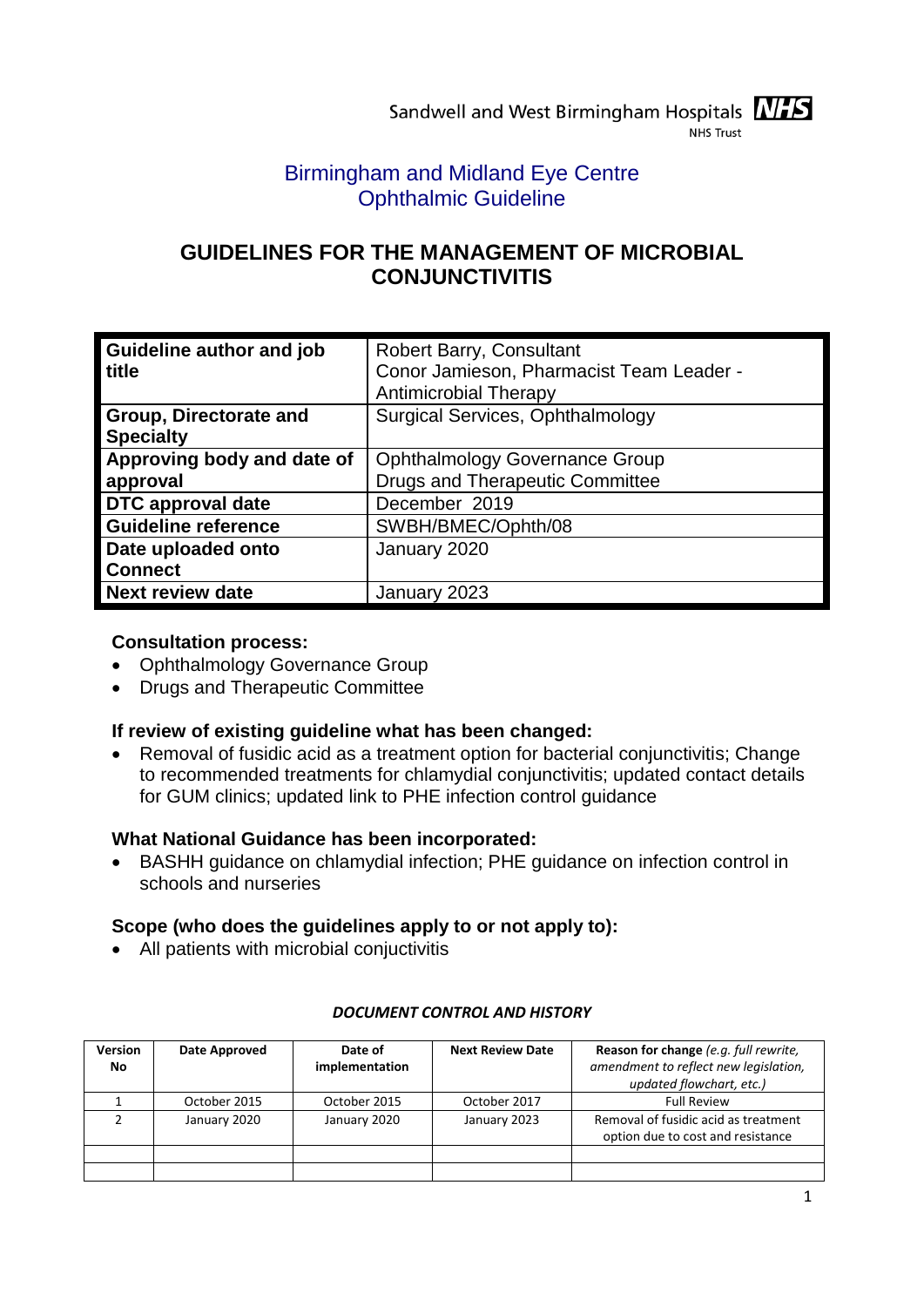# **Guideline for the Management of Microbial Conjunctivitis**

| <b>Ophthalmic Infections</b> | <b>PAGE</b> |
|------------------------------|-------------|
| <b>Ophthalmic Infections</b> |             |
| <b>Viral Conjunctivitis</b>  |             |
| Chlamydia conjunctivitis     |             |

## **CONTENTS**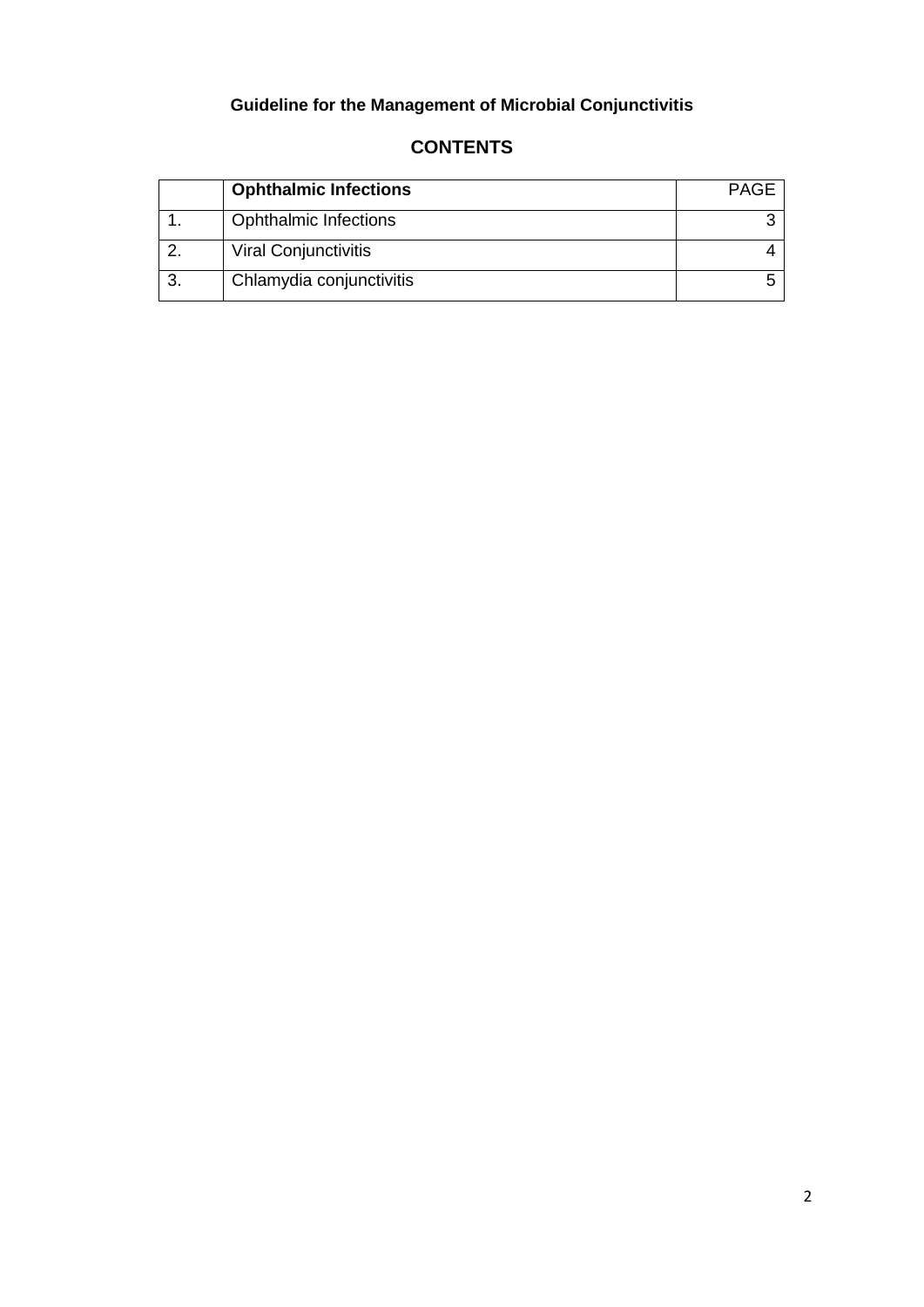## **OPHTHALMIC INFECTIONS**

## **Guidelines for the Management of Microbial Conjunctivitis**

#### **1. Bacterial conjunctivitis**

The most recent Cochrane Review stated that although acute bacterial conjunctivitis is frequently self limiting, the findings from this updated systematic review suggest that the use of antibiotic eye drops is associated with modestly improved rates of clinical and microbiological remission in comparison to the use of placebo. Use of antibiotic eye drops should therefore be considered in order to speed the resolution of symptoms and infection.

Sheikh A, Hurwitz B, van Schayck CP, McLean S, Nurmatov U. Cochrane Database Syst Rev. 2012 Sep 12;9:CD001211. doi: 10.1002/14651858.CD001211.pub3

[Confirmed as most recent Cochrane report November 2019]

- 1.1 Swabbing:
	- This need not be routinely performed for cases where the diagnosis is clear.
	- The exception to this is in the case of pregnant and lactating women (please see below).
	- If the patient has had symptoms for more than a week and has not responded to a first-line antibiotic, check and reinforce the frequency of instillation of treatment and take conjunctival swabs for bacteria, virus and chlamydia.
	- Avoid local anaesthetics prior to swabbing.
	- Do not use fluorescein drops if you intend to swab the eye.
- 1.2 Prescribing Guidelines:
	- First line treatment is with chloramphenicol eye drops 0.5%, two hourly for 48 hours, then four times a day for a further three to five days\*. Chloramphenicol eye ointment 1% at night may be prescribed in addition to, or in place of drops.
	- If the patient is allergic to chloramphenicol, alternative treatment is azithromycin eye drops 1.5% twice a day for three days.
	- If the patient is known to be allergic to preservative, then chloramphenicol eye ointment 1% is the first line agent. If drops are required, use preservative-free drops, e.g. preservative-free chloramphenicol 0.5% (Minims® ), frequency and course length as above or preservative-free azithromycin 1.5% eye drops twice a day for three days.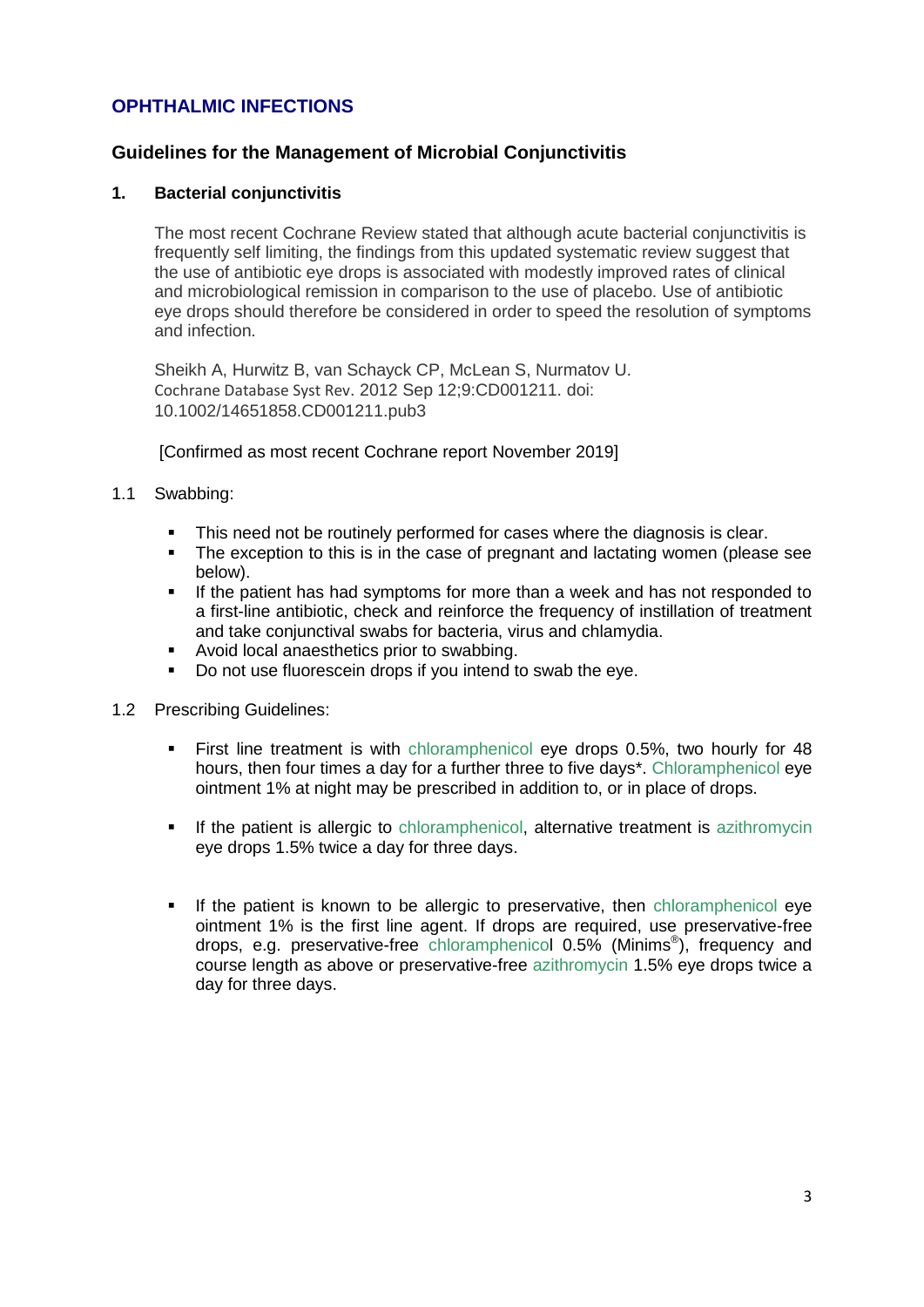*\**Chloramphenicol *eye drops and* Chloramphenicol *eye ointment are classified as P medicines (available over the counter under the supervision of a pharmacist) for the treatment of acute bacterial conjunctivitis and may be purchased for less than the current prescription charge. Please note that the over the counter drops and ointment may only be used for patients over 2 years of age and at a dose of:* 

*For the drops - one drop instilled into the infected eye every 2 hours for the first 48 hours and 4-hourly thereafter. To be used during waking hours only.* 

*For the ointment - either at night if eye drops are used during the day, or 3–4 times daily if the eye ointment is used alone.* 

*The course of treatment is 5 days for both.* 

Therapy can be modified on receipt of bacteriology results.

- Topical treatment should be continued for 24 hours after the symptoms have resolved, which usually means the course is for 5 to 7 days for chloramphenicol. Azithromycin eye drops are administered for three days only.
- 1.3 Management of pregnant and lactating women
	- Swabbing should be performed from the outset so that treatment decisions are based on complete and relevant information.
	- As the condition is self-limiting, there is the option of not treating.
	- In pregnancy the evidence suggests that fusidic acid eye drops 1% twice a day is safe. In lactation, consider azithromycin eye drops 1.5% twice a day for three days. If other agents are required, refer to table in [Topical Antimicrobials in](http://connect2.swbh.nhs.uk/wp-content/uploads/2016/07/Topical-Ophthalmic-Antimicrobials-in-Pregnancy-and-Lactation-BMECOphth036-SWBH.pdf?x15561)  [Pregnancy and Lactation.](http://connect2.swbh.nhs.uk/wp-content/uploads/2016/07/Topical-Ophthalmic-Antimicrobials-in-Pregnancy-and-Lactation-BMECOphth036-SWBH.pdf?x15561)
- 1.4 Advice to patients

Patients should be advised about general hygiene measures to avoid the spread of infection: frequent hand washing, not sharing flannels and towels.

#### **2. Viral conjunctivitis**

- 2.1 Treatment
	- The infection is self limiting, and hence the treatment should be patient education, ocular hygiene, cold compresses and ocular lubricants; anti-viral agents are not effective.
	- There is no evidence that the use of topical antibiotics for the secondary prevention of bacterial conjunctivitis is beneficial. However, in severe cases, treatment can be given as per the 'bacterial conjunctivitis' protocol.
	- Topical corticosteroids for the treatment of keratitis should be used with caution. Corticosteroids suppress the corneal inflammation but can prolong the course of the disease by delaying viral clearance. Treatment should therefore be reserved for those with severe symptomatic keratitis (stage 2 or more - focal white sub epithelial infiltrates and anterior stromal infiltrates). Prednisolone 0.1% (unlicensed product) or 0.5% eye drops or fluoromethalone 0.1% eye drops can be prescribed. The frequency of drop instillation should be according to the clinical picture, usually on a twice a day to four times a day basis, with gradual tapering over many weeks. The infiltrates can recur with cessation of treatment, and hence patients must be warned about the potential risks of chronic corticosteroid therapy.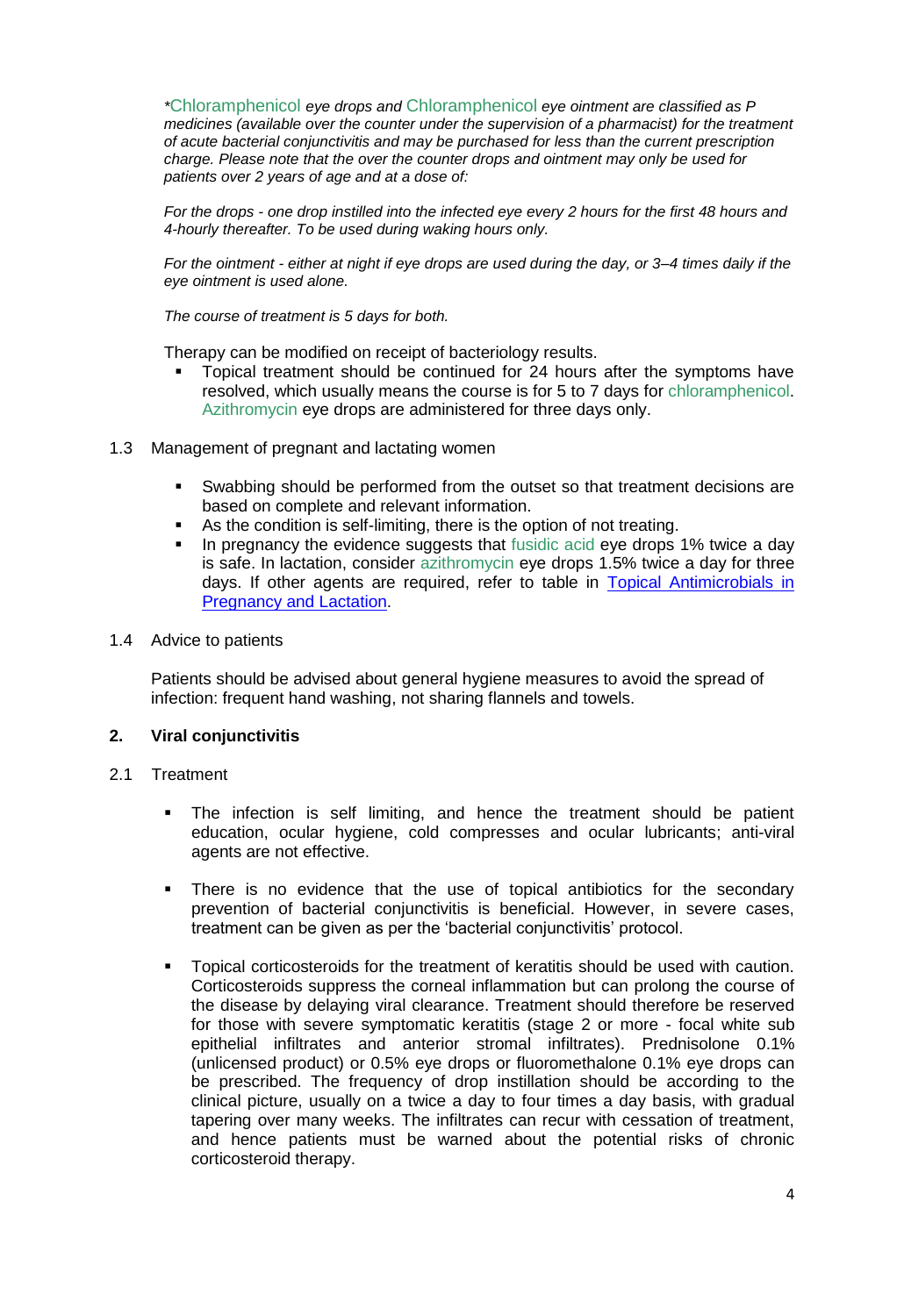- Patients with corneal involvement can be discussed with the Corneal Fellow. A request for an appointment in the Casualty Corneal Clinic can be made if necessary.
- 2.2 Hygiene
	- For infection control measures, see Section 7.2.3.3
	- Viral conjunctivitis is extremely contagious and patients should be made aware of the strict hygiene measures necessary to prevent transmission.
- 2.3 Infection control measures for suspected Adenovirus Conjunctivitis

#### 2.3.1 In A&E

- i. Waiting time in general A&E should be kept to a minimum.
- ii. Where practicable patients should be segregated whilst waiting further examination.
- iii. Hand washing should be undertaken before and after all patient contact. Alcohol hand rub may be used if hands are not visibly soiled. If hands are visibly soiled, they should be washed with soap and water and dried.
- iv. Wear disposable gloves to examine any patient with suspected conjunctivitis.
- v. The incubation period for Adenovirus 8 is one to two weeks. A conjunctival swab is not always necessary as the diagnosis can usually be made on clinical findings.
- vi. Avoid tonometry unless essential in which case a disposable tonometer should be used. Adequate disinfection of all equipment is mandatory after each examination.

#### 2.3.2 Follow up of Patients

- Adenoviral infections are highly contagious for the first two to three weeks. Hence these patients should not be routinely brought back to the casualty department
- No outpatient with conjunctivitis should be examined on the ophthalmic wards.

### **3. Chlamydia conjunctivitis**

This typically affects sexually active young adults. The eye lesions present about one week following sexual exposure and may be associated with a non-specific urethritis or cervicitis.

#### 3.1 Symptoms

Patients almost invariably have bilateral involvement with a mucopurulent discharge with redness and discomfort.

#### 3.2 Signs

Large opalescent follicles occur in the fornices. Follicles can occur at the limbus and on the bulbar conjunctiva as the disease progresses. A pre-auricular lymphadenopathy is common, but associated fever and pharyngitis is absent. An epithelial keratitis is common; marginal infiltrates and a superior micropannus can occur.

#### 3.3 Management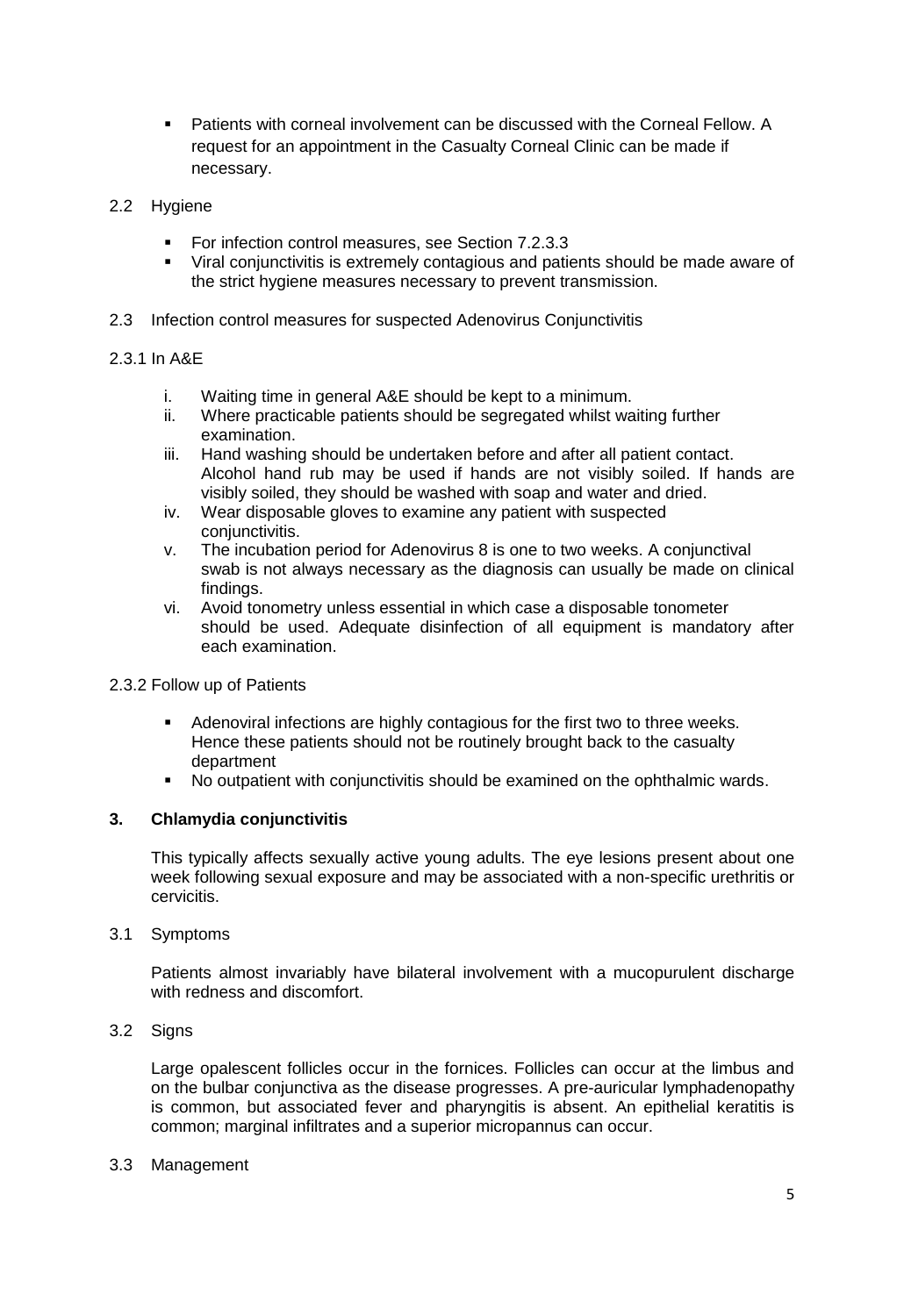There is little available evidence on the subject. The following is based upon expert opinion.

3.4 Systemic treatment

This should be prescribed in eye casualty ONLY if there is microbiological confirmation of chlamydial infection.

- Patients with positive chlamydial swabs must be contacted and asked to come back to the eye casualty department for treatment
- Patients will be seen by the nurse practitioner or doctor who will explain the swab results, implications and will issue treatment

Systemic treatment must be given (see British Association of Sexual Health and HIV guideline available [here\)](https://www.bashhguidelines.org/media/1191/update-on-the-treatment-of-chlamydia-trachomatis-infection-final-16-9-18.pdf):

**Adults** 

- doxycycline 100 mg orally twice a day for one week is the treatment of choice but unsuitable for pregnant women
- azithromycin 1 g orally stat followed by 500 mg orally once daily for two days is an alternative for pregnant women or those allergic to or intolerant of doxycycline.
- azithromycin is not licensed for use in pregnancy although it is not known to be harmful. Erythromycin 500 mg orally twice a day for 10-14 days could be used as an alternative.

The patient must be told that if they vomit the stat dose of azithromycin within 3 hours to come back for retreatment.

Children\*, to prevent chlamydial pneumonia

- Oral erythromycin<sup>\*</sup> for two weeks or
- Oral azithromycin<sup>\*\*</sup> for 3 days

\* for neonates refer to Ophthalmia Neonatorum [guideline](http://connect2.swbh.nhs.uk/wp-content/uploads/2016/07/Ophthalmia-Neonatorum-BMEC-NNU045.pdf?x15561)

Adult patients should be referred to the GU clinic (Birmingham - Whittall Street 0121 237 5700, Sandwell – Sandwell Sexual Health, Lyng Centre, West Bromwich 0121 612 2323 where they will be screened for genital chlamydia and sexual partners will be traced. Leaflets (available in eye casualty) giving details of these clinics will be issued. Referrals can be made by email to [swbh.ishus@nhs.net](mailto:swbh.ishus@nhs.net)

3.5 Topical treatment

This can be prescribed in addition to systemic treatment, if indicated. Azithromycin 1.5% eye drops twice a day for three days is recommended.

3.6 Follow up

Follow up is arranged in the primary care clinic with an appointment for 6 weeks from the initiation of treatment.

#### Exclusion from school/childcare

It is not necessary to exclude a child from school or childcare if they have infective conjunctivitis, unless there is an outbreak of infective conjunctivitis in which case guidance from the local Health Protection Unit should be sought.